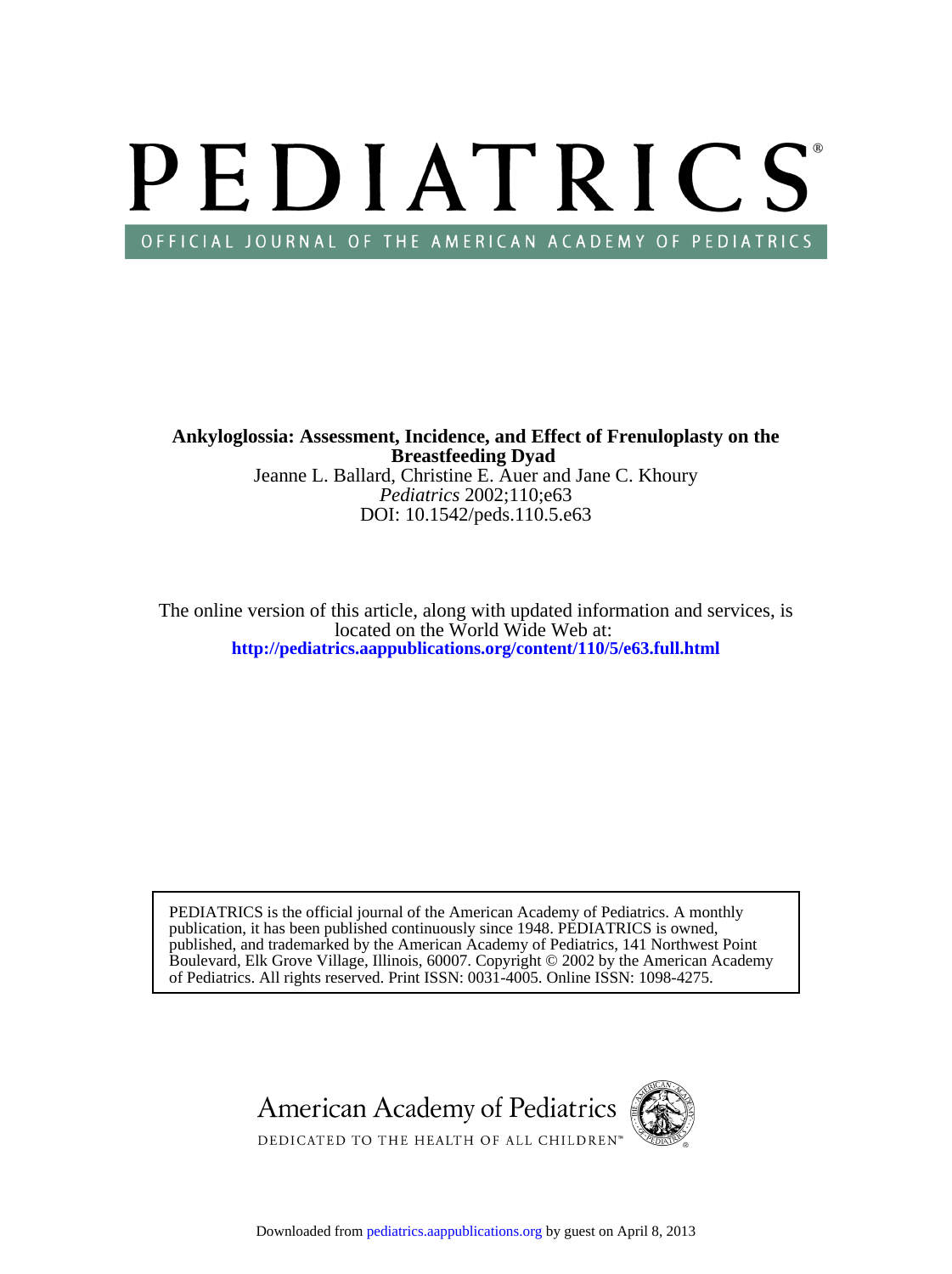## **Ankyloglossia: Assessment, Incidence, and Effect of Frenuloplasty on the Breastfeeding Dyad**

Jeanne L. Ballard, MD\*; Christine E. Auer, RN, IBCLC§; and Jane C. Khoury, MS‡

**ABSTRACT.** *Objective.* **Ankyloglossia in breastfeeding infants can cause ineffective latch, inadequate milk transfer, and maternal nipple pain, resulting in untimely weaning. The question of whether the performance of a frenuloplasty benefits the breastfeeding dyad in such a situation remains controversial. We wished to 1) define significant ankyloglossia, 2) determine the incidence in breastfeeding infants, and 3) measure the effectiveness of the frenuloplasty procedure with respect to solving specific breastfeeding problems in mother–infant dyads who served as their own controls.**

*Methods.* **We examined 2763 breastfeeding inpatient infants and 273 outpatient infants with breastfeeding problems for possible ankyloglossia and assessed each infant with ankyloglossia, using the Hazelbaker Assessment Tool for Lingual Frenulum Function. We then observed each dyad while breastfeeding. When latch problems were seen, we asked the mother to describe the sensation and quality of the suck at the breast. When pain was described, we asked the mother to grade her pain on a scale of 1 to 10. When lingual function was impaired, we discussed the frenuloplasty procedure with the parent(s) and obtained informed consent. After the procedure, the infants were returned to their mothers for breastfeeding. Infant latch and maternal nipple pain were reassessed at this time.**

*Results.* **Ankyloglossia was diagnosed in 88 (3.2%) of the inpatients and in 35 (12.8%) of the outpatients. Mean Hazelbaker scores were similar for the presenting symptoms of poor latch and nipple pain. Median infant age (25th and 75th percentiles) at presentation was lower for poor latch than for nipple pain: 1.2 days (0.7, 2.0) versus 2.0 days (1.0, 12.0), respectively. All frenuloplasties were performed without incident. Latch improved in all cases, and maternal pain levels fell significantly after the pro**cedure:  $6.9 \pm 2.31$  down to  $1.2 \pm 1.52$ .

*Conclusion.* **Ankyloglossia is a relatively common finding in the newborn population and represents a significant proportion of breastfeeding problems. Poor infant latch and maternal nipple pain are frequently associated with this finding. Careful assessment of the lingual function, followed by frenuloplasty when indicated, seems to be a successful approach to the facilitation of breastfeeding in the presence of significant ankyloglossia.** *Pediatrics* **2002;110(5). URL: http://www.**

Received for publication Apr 10, 2002; accepted Jul 11, 2002.

**pediatrics.org/cgi/content/full/110/5/e63;** *ankyloglossia, tongue-tie, nipple pain, poor latch, failure to thrive, problem breastfeeding, frenuloplasty/frenotomy.*

ABBREVIATION. SD, standard deviation.

A nkyloglossia in the newborn or young infant<br>is a subject of ongoing controversy among<br>specialty groups.<sup>1</sup> The controversy involves not only is a subject of ongoing controversy among various professional individuals as well as the management but also the definition of this anomaly. A tight lingual frenulum is considered a minor malformation by some investigators.<sup>2,3</sup> It is also found to be part of certain malformation syndromes.<sup>4-10</sup> Although a high-arched palate and recessed chin may be seen as part of the craniofacial constellation, $11 \text{ most commonly a tight lingual frenu-}$ lum is seen as an isolated finding in an otherwise normal infant. Messner and Lalakea<sup>1</sup> conducted a survey of otolaryngologists, pediatricians, speech pathologists, and lactation consultants to determine their approaches to ankyloglossia and their beliefs regarding its association with feeding, speech, and social/mechanical problems. Survey results demonstrated significant differences within and among these professional groups, with pediatricians being the least likely to recommend surgery. Wright<sup>12</sup> concluded from a retrospective study that there is no place for neonatal frenulotomy. Sanchez-Ruiz et al,<sup>13</sup> however, reported problems with deglutition and dentition in older children with uncorrected lingual frenula. Other authors, such as Hasan,<sup>14</sup> reported that tongue-tie was a cause of lower incisor deformity. Williams and Waldron<sup>15</sup> reported that dental specialists are frequently confronted with the dilemma of relating the tight frenulum to certain types of oral-motor dysfunction. Ewart<sup>16</sup> reported an adult male with tongue-tie, gingival recession, and a speech impediment requiring surgery. Several investigators have alluded to ankyloglossia as being problematic for breastfeeding dyads and have proposed surgical correction in such situations.<sup>17-25</sup>

The purpose of this study was to look at the incidence, gender, and age at presentation and the impact of significant ankyloglossia in our population of breastfeeding infants. We defined the severity of the condition by using a quantitative tool, the Hazelbaker Lingual Assessment Tool,<sup>26</sup> scoring both the function and the appearance of the tongue. We related lingual function and appearance scores to each other and to the quality of the infant's latch and

From the \*Department of Pediatrics, Cincinnati Children's Hospital, ‡Division of Epidemiology and Biostatistics, Department of Environmental Health, University of Cincinnati, Cincinnati, Ohio; and the **§**Health Alliance of Greater Cincinnati, Cincinnati, Ohio.

This article was presented in part at the Pediatric Academic Societies Meeting; Boston, MA; May 13, 2000.

Reprint requests to (J.L.B.) University of Cincinnati College of Medicine, 231 Albert Sabin Way, Cincinnati, OH 45267-0541. E-mail: jeanne.ballard@uc.edu PEDIATRICS (ISSN 0031 4005). Copyright © 2002 by the American Academy of Pediatrics.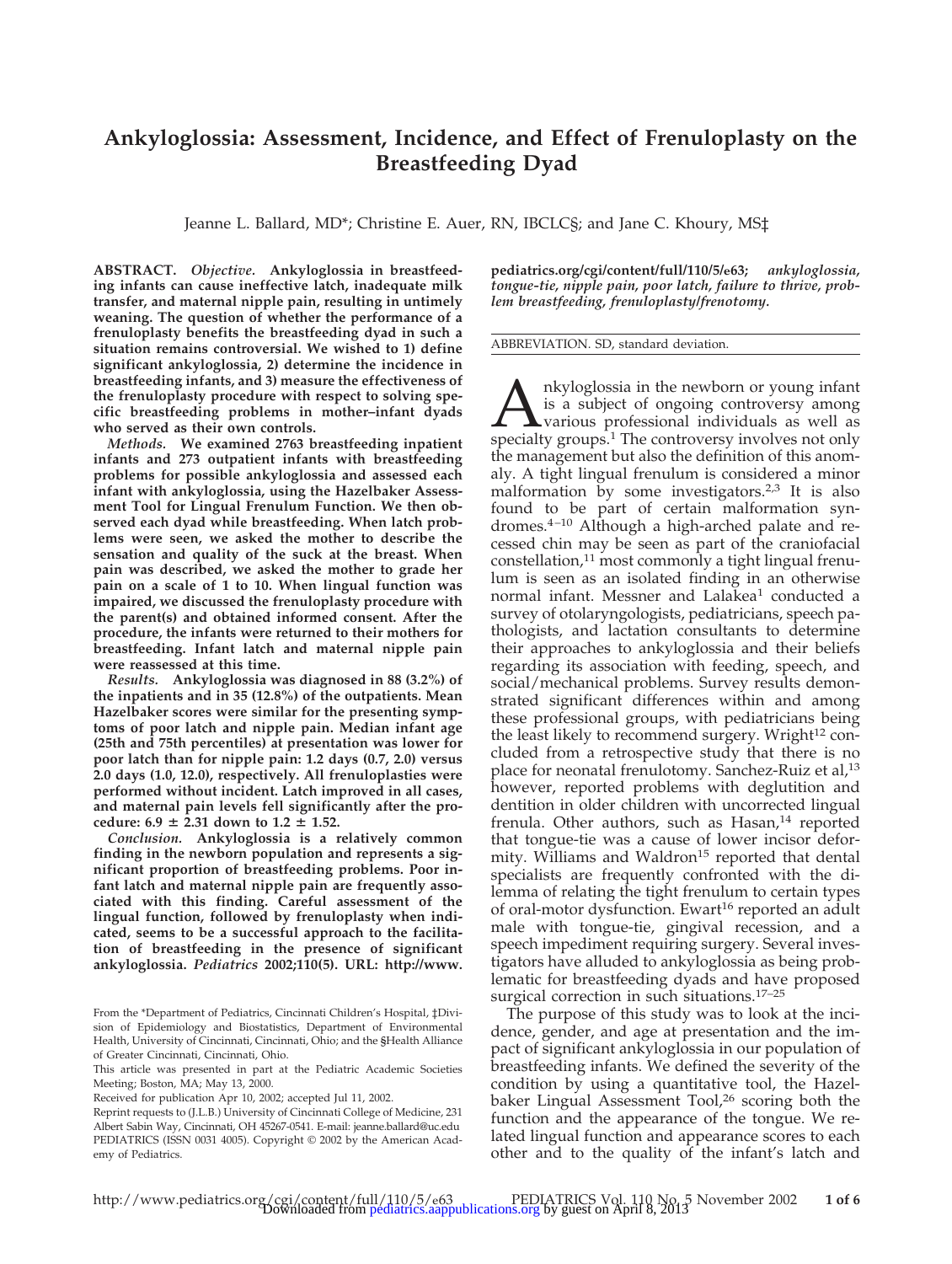degree of maternal nipple pain during breastfeedings. Finally, we assessed the effect of frenuloplasty on the infant's latch and the mother's nipple pain.

#### **METHODS**

Between January 1, 1998, and June 30, 2001, we examined 2763 term, inpatient breastfeeding infants and 273 outpatient breastfeeding infants for evidence of ankyloglossia, ie, a short or tight lingual frenulum. Specifically, in all breastfeeding inpatients, on initial physical examination the investigator (J.L.B.) looked for a membrane attached between the tip and middle portion of the inferior aspect of the tongue, extending to the anterior floor of the mouth, just beneath or directly onto the posterior alveolar ridge (Fig 1). The outpatients were examined and diagnosed by J.L.B. when they presented to our lactation center with a variety of breastfeeding problems. To quantify the function and appearance of the tongue of each infant with ankyloglossia, we used the assessment tool developed by Hazelbaker<sup>26</sup> (Table 1). Significant ankyloglossia was defined as a function score of 11 or less out of a possible 14, in the presence of an appearance score of 8 or less out of a possible 10. When we identified significant ankyloglossia, we proceeded to assess the dyad for infant latch and maternal nipple pain.

We observed the infant for frustration at the breast, or inability to sustain a good latch. If the infant latched onto the breast, then we assessed the quality of the latch by asking the mother to describe the sucking sensation as either gumming or massaging. Latch was not measured quantitatively. Next, we asked the



**Fig 1.** Newborn infants with variations of significant ankyloglossia. A, The lingual frenulum is seen attaching the mid-tongue to the alveolar ridge, allowing only the side edges to lift to the mid-mouth when crying. B, The lingual frenulum connects the tip of the tongue to the alveolar ridge, preventing lift and protrusion of the tongue. C, The lingual frenulum extends from the midtongue to just below the alveolar ridge, causing an indentation of the anterior edge, often referred to as a heart-shaped tongue. (Courtesy of Kay Hoover, MEd, IBCLC.)

mother whether she was experiencing any nipple pain or discomfort while the infant was nursing at the breast. When pain was present, we quantified the degree of maternal nipple pain on an analog scale of 1 to 10, with  $\check{1}$  representing extremely mild discomfort and 10 representing severe or intolerable pain. When appropriate, we offered and obtained informed consent to have a frenuloplasty performed on the infant. After the procedure, we returned the infant to the mother to be breastfed. At this time, we reassessed the quality of the infant's latch and the degree of maternal nipple pain. Mothers were asked to describe the latch in their own words, comparing it with the latch before frenuloplasty. Pain levels were obtained after approximately 1 minute of latch on. Inpatients were followed for additional breastfeeding progress until discharge from the hospital. Telephone contact was made routinely with each of the outpatients approximately 3 days after the procedure to ensure successful breastfeeding. This is standard practice for all patients seen in our lactation center. There were no complications related to the procedure.

#### **Assessment Tool for Lingual Frenulum Function**

The Hazelbaker score was calculated after scoring the appearance and function items (Table 1) using the following method<sup>26</sup>: The appearance of the tongue when lifted is determined by inspecting the anterior edge of the tongue as the infant cries or tries to lift or extend the tongue. The elasticity of the frenulum is determined by palpating the frenulum for elasticity while lifting the infant's tongue. The length of the lingual frenulum is determined by noting its approximate length in centimeters as the tongue is lifted. Attachment of the frenulum to the tongue is determined by noting its origin on the inferior aspect of the tongue. It should be approximately 1 cm posterior to the tip. The attachment of the lingual frenulum to the inferior alveolar ridge is determined by noting the location of the anterior attachment of the frenulum. It should insert proximal to or into the genioglossus muscle on the floor of the mouth.

Lateralization is measured by eliciting the transverse tongue reflex by tracing the lower gum ridge and brushing the lateral edge of the tongue with the examiner's finger. Lift of the tongue is noted when the finger is removed from the infant's mouth. If the infant cries, then the tongue tip should lift to mid-mouth without jaw closure. Extension of the tongue is measured by eliciting the tongue extrusion reflex by brushing the lower lip downward toward the chin. Spread of anterior tongue is determined by first eliciting a rooting reflex, just before cupping, by tickling the upper and lower lips and looking for even thinning of the anterior tongue. Cupping is a measure of the degree to which the tongue hugs the finger as the infant sucks on it. Peristalsis is a backward, wave-like motion of the tongue during sucking that should originate at the tip of the tongue and is felt with the back of the examiner's finger. Snapback is heard as a clucking sound when the tethered tongue loses it grasp on the finger or breast when the infant tries to generate negative pressure. Values are assigned as indicated on the score sheet (Table 1).

#### **Frenuloplasty Procedure**

In children older than 4 months, anesthesia is usually required because of the infant's strength and awareness. In early infancy, however, the procedure may be accomplished without anesthesia and with minimal discomfort to the infant. The infant is placed supine with the elbows held flexed securely close to the face and the assistant's index finger on the chin for stabilization. The tongue is lifted gently with a sterile, grooved retractor so as to expose the frenulum. With sterile iris scissors, the frenulum is divided by approximately 2 to 3 mm at its thinnest portion, between the tongue and the alveolar ridge, into the sulcus just proximal to the genioglossus muscle. Care is taken not to incise any vascular tissue (the base of the tongue, the genioglossus muscle, or the gingival mucosa). There should be minimal blood loss, ie, no more than a drop or 2, collected on sterile gauze. Crying is usually limited to the period that the infant is restrained. Feeding may be resumed immediately and is without apparent infant discomfort. No specific aftercare is required except that breast milk is recommended for at least the next few feedings.

#### **Statistical Analysis**

Data were analyzed using SAS (SAS Institute Inc, Cary, NC). Univariate statistics are reported as mean  $\pm$  standard deviation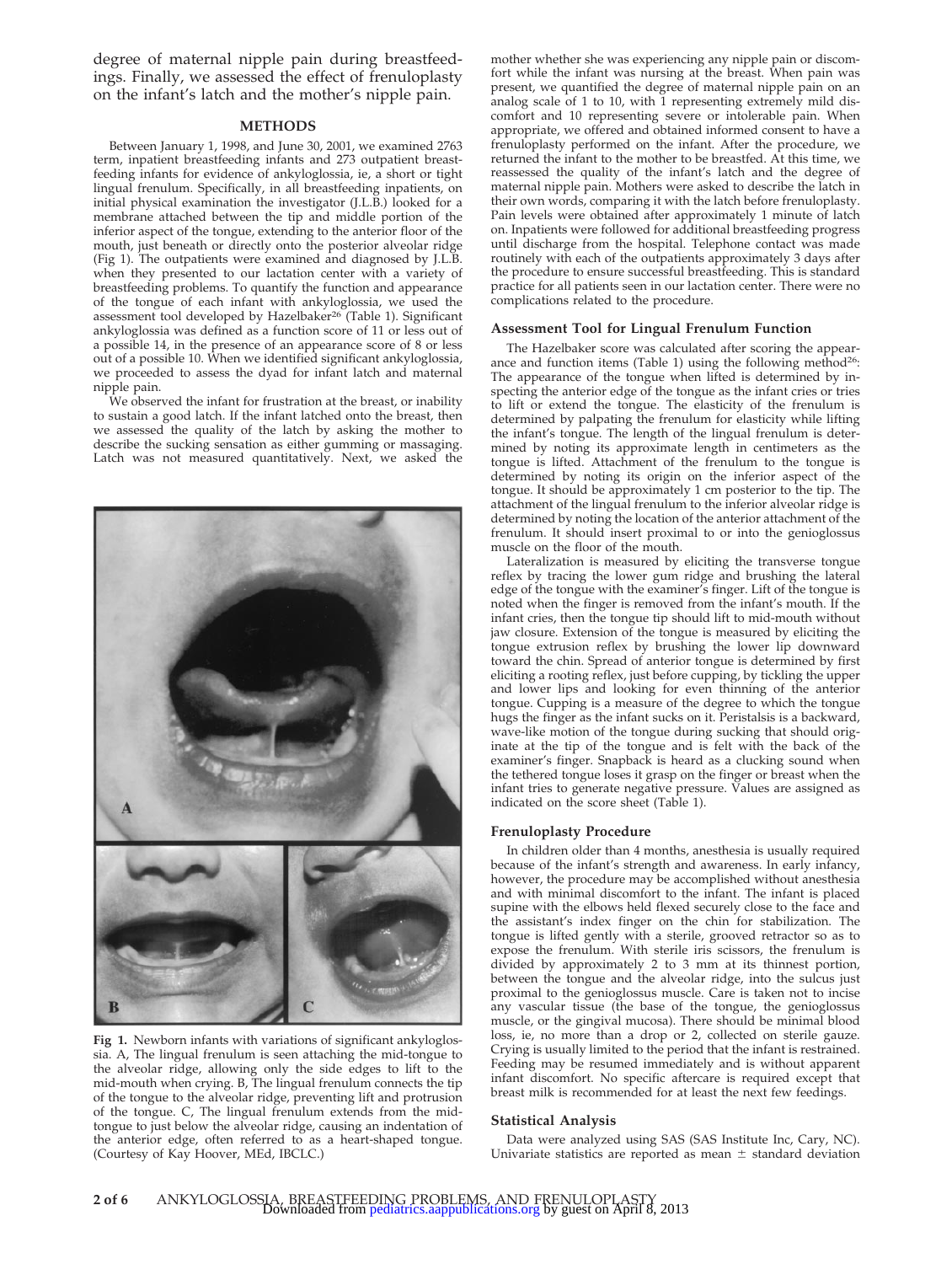**TABLE 1.** Hazelbaker Assessment Tool for Lingual Frenulum Function\*

| Appearance Items                                                                                                                                                                                                                                                                                                                                                                                                                                                 | <b>Function Items</b>                                                                                                                                                                                                                                                                                                                                                                                                                                                                                    |
|------------------------------------------------------------------------------------------------------------------------------------------------------------------------------------------------------------------------------------------------------------------------------------------------------------------------------------------------------------------------------------------------------------------------------------------------------------------|----------------------------------------------------------------------------------------------------------------------------------------------------------------------------------------------------------------------------------------------------------------------------------------------------------------------------------------------------------------------------------------------------------------------------------------------------------------------------------------------------------|
| Appearance of tongue when lifted<br>2: Round or square<br>1: Slight cleft in tip apparent<br>0: Heart- or V-shaped<br>Elasticity of frenulum<br>2: Very elastic<br>1: Moderately elastic<br>0: Little or no elasticity<br>Length of lingual frenulum when<br>tongue lifted<br>$2:$ >1 cm<br>$1:1$ cm<br>$0: \leq 1$ cm<br>Attachment of lingual frenulum to<br>tongue<br>2: Posterior to tip<br>1: At tip<br>0: Notched tip<br>Attachment of lingual frenulum to | ပ<br>Lateralization<br>2: Complete<br>1: Body of tongue but not tongue tip<br>0: None<br>Lift of tongue<br>2: Tip to mid-mouth<br>1: Only edges to mid-mouth<br>0: Tip stays at lower alveolar ridge or rises to<br>mid-mouth only with jaw closure<br>Extention of tongue<br>2: Tip over lower lip<br>1: Tip over lower gum only<br>0: Neither of the above, or anterior or<br>mid-tongue humps<br>Spread of anterior tongue<br>2: Complete<br>1: Moderate or partial<br>$0:$ Little or none<br>Cupping |
| inferior alveolar ridge<br>2: Attached to floor of mouth or<br>well below ridge<br>1: Attached just below ridge<br>0: Attached at ridge                                                                                                                                                                                                                                                                                                                          | 2: Entire edge, firm cup<br>1: Side edges only, moderate cup<br>0: Poor or no cup<br>Peristalsis<br>2: Complete, anterior to posterior<br>1: Partial, originating posterior to tip                                                                                                                                                                                                                                                                                                                       |
|                                                                                                                                                                                                                                                                                                                                                                                                                                                                  | 0: None or reverse motion<br>Snapback<br>2: None<br>1: Periodic<br>0: Frequent or with each suck                                                                                                                                                                                                                                                                                                                                                                                                         |

Adapted with permission from Hazelbaker.26

\* The infant's tongue was assessed using the 5 appearance items and the 7 function items. Significant ankyloglossia was diagnosed when appearance score total was 8 or less and/or function score total was 11 or less.

(SD) or as number and percentage as appropriate.  $\chi^2$  and Fisher exact tests were used for preliminary analysis of demographic variables comparing inpatient and outpatient subjects. Analysis was done using 2-sample and paired *t* test and McNemar's test as appropriate. Because of the skewing of the distribution of age in days at presentation, median age and 25th, 75th percentile is reported, and analysis was done using Wilcoxon rank sum.  $P <$ .05 was considered statistically significant.

#### **RESULTS**

Of 3036 breastfeeding infants examined, we identified 127 infants as having significant ankyloglossia. Of these, 4 mothers declined the frenuloplasty, leaving 123 mother–infant dyads that could be reassessed after the procedure. In the total population, the ratio of boys to girls was 1.5:1. Family history was positive for tongue-tie in 26 cases, representing 21% of the infants with ankyloglossia.

We identified 2763 consecutive breastfeeding infants in our hospital at the time of birth. Of these inpatients, 88 were found to have significant ankyloglossia, an incidence of 3.2%. Among these, 56 presented with poor latch and 32 presented with nipple pain. Ankyloglossia accounted for 35 of the 273 dyads (12.8%) with breastfeeding problems seen at our outpatient lactation center. Among these, 14 infants had poor latch and 21 mothers presented with nipple pain. Six outpatient infants presented with failure to thrive: 4 because of poor latch and 2 because maternal nipple pain had precluded adequate milk ejection reflex and, hence, milk transfer. One infant with previously unrecognized ankyloglossia presented at 4.5 months of age with poor latch and failure to thrive and required hospitalization for fatty infiltration of the liver secondary to prolonged starvation. Another infant, also with failure to thrive, presented at 1 month of age with an infected ulcer of the posterior hard palate. His mother had severely traumatized and infected nipples, which in turn was related to his ankyloglossia. Moderate to severe nipple trauma with or without infection was seen in 21 mothers, recurrent mastitis was seen in 4, and suppressed lactation was seen in 4.

For the 123 infants who were undergoing frenuloplasty, function score mean and SD were  $7.9 \pm 1.86$ . Appearance score, mean, and SD were  $4.9 \pm 1.81$ . There was significant correlation between function and appearance:  $r = 0.49$ ,  $P < .001$ . Mean function and appearance scores with the presenting complaint of poor latch were 7.8  $\pm$  1.88 and 4.8  $\pm$  1.87, respectively. With maternal nipple pain, these were 8.0  $\pm$ 1.85 and 5.0  $\pm$  1.76, respectively. The score differences between those who presented with poor latch and those who presented with nipple pain are not statistically significant.

Median (25th, 75th percentile) age at presentation with poor latch was significantly lower than with maternal nipple pain: 1.2 days (0.7, 2.0) versus 2.0 days (1.0, 12.0), respectively ( $P = .007$ ). Specifically, 80% of infants with poor latch presented on day 2 or earlier, whereas 60% of patients with nipple pain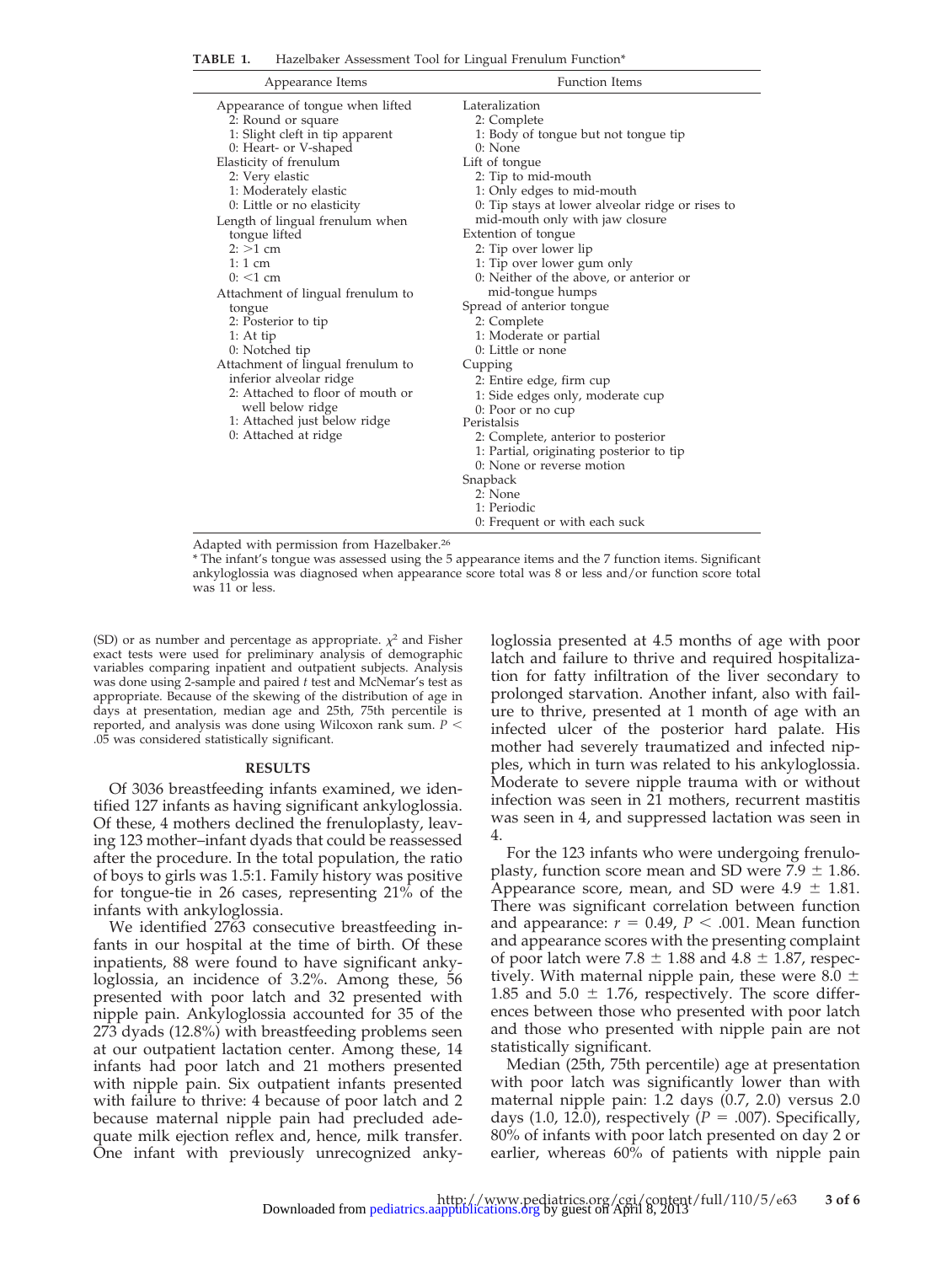presented after day 2 (Fig 2). Frenuloplasty was followed by improved latch, by maternal report, in all instances in which poor latch was the presenting complaint. Unprompted descriptions included "stronger," "smoother," "more natural," "more like a massage," "less chewing or gumming," "more effective," "getting more milk out," and so forth. Mean maternal nipple pain levels  $\pm$  SD before the frenuloplasty were 6.9  $\pm$  2.31, whereas immediately after the frenuloplasty, these were  $1.2 \pm 1.52$  ( $P < .0001$ ; Fig 3).

Routine follow-up of the outpatients revealed that 31 of the 35 mothers were breastfeeding more comfortably after the procedure and expressed delight at being able to pursue their original breastfeeding plans. Three patients stopped breastfeeding despite the procedure, and the mother of the 4.5-month-old infant with severe failure to thrive was advised by her pediatrician to feed him primarily formula. The remaining 5 infants with failure to thrive resumed breastfeeding and achieved a normal rate of growth within 3 to 5 days after the procedure.

#### **DISCUSSION**

Recent recommendations by the American Academy of Pediatrics state that newborn infants should receive breast milk for the first year of life and well into the second year whenever possible.27 Pediatricians and neonatologists are facing the challenge of facilitating the delivery of breast milk to their newborn infants and of protecting and prolonging the breastfeeding experience for as long as possible. This approach has both short- and long-term benefit for both mother and infant.

Among the most common causes of untimely weaning or early discontinuation of breastfeeding are apparent breast refusal, perceived inadequate milk supply, and introduction of formula supplementation with a subsequent decrease in milk supply.28 Careful inspection may reveal that breast refusal actually represents infant frustration as a result of the infant's inability to sustain a latch and transfer milk. Inadequate milk supply may be rooted in decreased ejection reflex as a result of maternal nipple pain or in suppressed lactation as a result of the



sented earlier than did mothers with nipple pain.

**Maternal Nipple Pain Levels** 



**Fig 3.** Maternal nipple pain before and after the frenuloplasty. Pain levels decreased significantly after the procedure.

infant's inability to drain the breast. In our hospital, significant ankyloglossia was diagnosed on the first or second day of life in 3.2% of the entire breastfeeding population seen during the period of study. All of these inpatient dyads exhibited either poor latch or maternal nipple pain while still in the hospital.

Ankyloglossia was responsible for 12.8% of serious outpatient breastfeeding problems referred to our center from other institutions. This is consistent with the 7.4% of damaged nipples attributable to tonguetie reported by Hazelbaker.<sup>26</sup> The outpatients differed from the inpatient population in that their diagnoses included more severe complications, such as yeast; mastitis; damaged, infected nipples; and failure to thrive. They were referred to our lactation center for these complications. Ankyloglossia was diagnosed when seen by us. Once the infants were rendered capable of accomplishing adequate milk transfer and/or maternal nipple pain and breast pathology were relieved, in most cases lactation gradually returned to normal.

Some authors<sup>21,29,30</sup> have discussed infant ankyloglossia as a cause of breastfeeding problems. Messner et al<sup>31</sup> reported a slightly higher incidence of ankyloglossia compared with this study, 4.8% of a well-infant population. This difference, although small, may be attributable to individual variability in the definition of ankyloglossia. Our definition was based strictly on the Hazelbaker criteria and included only significant ankyloglossia, whereas Messner's population included borderline as well as mild cases. The male to female ratio in his population was also slightly higher than in ours, 2.6 to 1. He reported on a comparison between 2 groups of breastfeeding infants, 1 group with ankyloglossia and a control group of normal infants. Of the group with borderline to moderate ankyloglossia, 25% experienced problems, whereas only 3% of the control group experienced difficulties with breastfeeding. We speculate that the relatively low incidence of breastfeeding problems stems from the inclusion of borderline cases and possibly lack of any severe cases of ankyloglossia.

The limitations of this study are that there is neither a control group without frenuloplasty nor any Fig 2. Infants' ages at presentation. Infants with poor latch pre-<br> **Fig 2.** Infants' ages at presentation. Infants with poor latch pre-<br> **Iong-term follow-up of duration of breastfeeding.**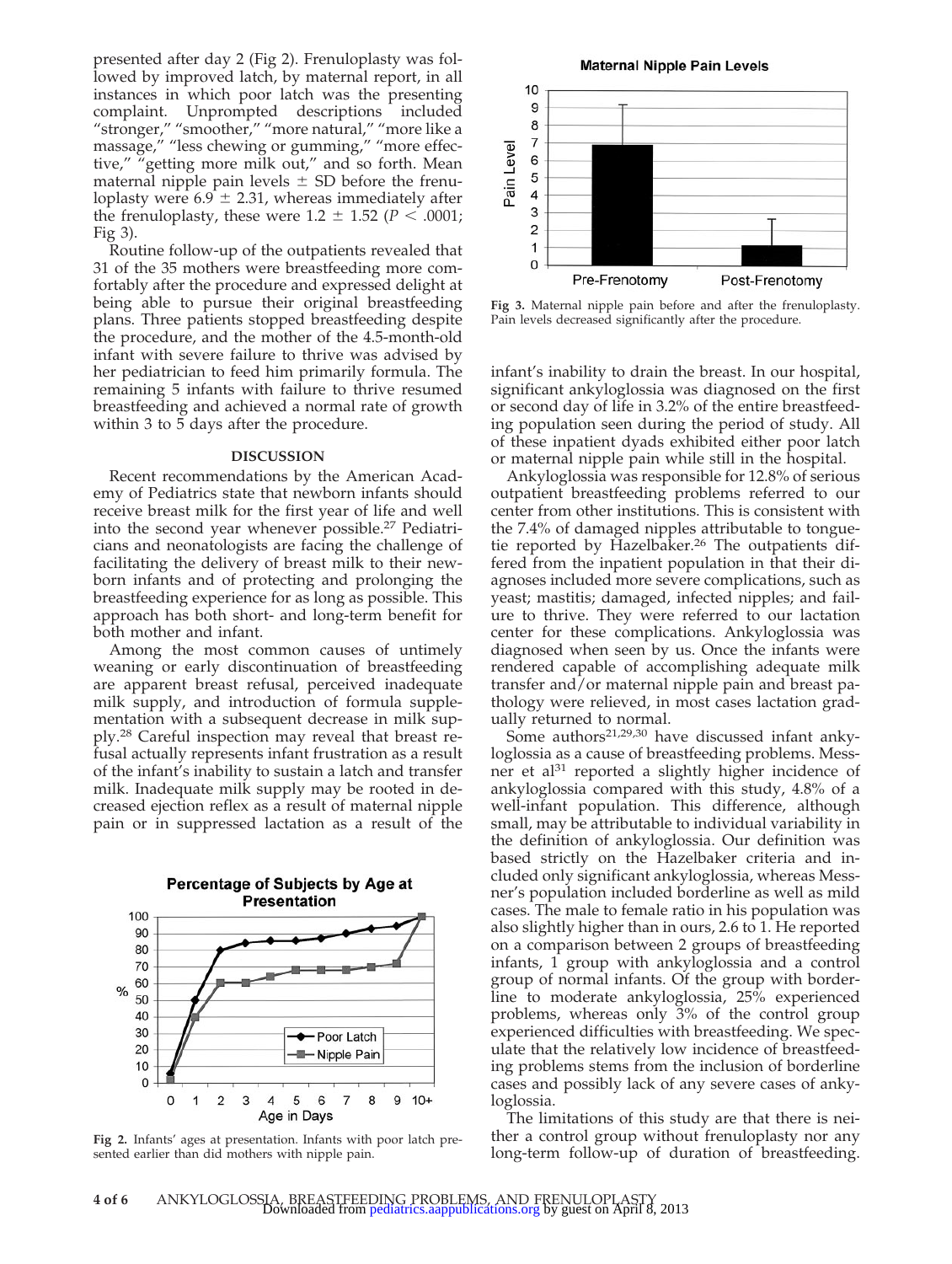The high degree of maternal gratification in a vast majority of our mothers, however, combined with their apparent deep commitment to continue breastfeeding despite obstacles, portended that they would achieve their breastfeeding goals. Other limitations are that the Hazelbaker assessment has not been validated in a controlled manner. The tool, however, has undergone content validity evaluation, which is all that is possible with this type of assessment tool. The score does remain in need of formal testing for interrater reliability. We used no quantitative measure of infant latch, relying instead on our observation of the infant's ability to sustain a latch and on the mother's description of the infant's latch quality and subjective sucking sensation.

We believe that inspection of the tongue and its function should be a part of the routine neonatal examination, whether the infant is breastfeeding or not. Thus, parents can be apprised of the presence and severity of ankyloglossia and made aware of potential feeding, speech, and dental problems. Although indiscriminate or immediate clipping of all or most lingual frenula is not universally recommended, there may be specific indications for this intervention.23 Facilitation of breastfeeding, protection of maternal nipple and breast health, and enhancement of breast milk transfer to the infant are such indications.<sup>31</sup> Moderate to severe impairment of lingual function as a result of significant ankyloglossia is correctable by the performance of a simple frenuloplasty in early infancy. It may be preventive of breastfeeding casualties and thus be of potential benefit to both infant and mother.<sup>32</sup> Given poor infant latch and/or maternal nipple pain, the Hazelbaker Lingual Frenulum Assessment Tool<sup>26</sup> can be useful in identifying infants who might benefit from a frenuloplasty. In our inpatient population of breastfeeding infants, 3.8% met these criteria. Ankyloglossia was responsible for 12.8% of severe breastfeeding problems encountered in our outpatient population. Frenuloplasty consistently reduced maternal nipple pain and/or improved infants' ability to latch onto the breast and suck effectively.

#### **CONCLUSION**

Ankyloglossia, or tongue-tie, represents a significant proportion of the identified impediments to successful breastfeeding. It is more common in boys than in girls and seems to be genetic in origin. Two major symptoms associated with ankyloglossia in the breastfeeding dyad are poor infant latch and maternal nipple pain, which may be precursors to serious breastfeeding problems. The Hazelbaker tool is a quantitative method of assessment of lingual function and appearance that facilitates the identification of infants with significant ankyloglossia. Milk transfer, infant growth, maternal nipple pain, and breast pathology can improve significantly after frenuloplasty. When performed carefully and with sterile technique, frenuloplasty is a simple, safe, and effective procedure for dyads that have difficulty with breastfeeding secondary to neonatal ankyloglossia. Additional study is needed to elucidate the

definition and significance of this condition with regard to breastfeeding and to clarify the appropriateness and proper timing of the corrective procedure. Randomized, prospective, and long-term follow-up studies are also needed to determine whether the frenuloplasty procedure should be recommended, in selected infants, as an accepted measure to facilitate the continuation of breastfeeding for the entire first year and beyond, as recommended by the American Academy of Pediatrics.27

#### **ACKNOWLEDGMENTS**

This work was supported in part by a service grant from the March of Dimes, Ohio Chapter, Cincinnati Children's Hospital Medical Center, and University Hospital, Inc, members of the Health Alliance of Greater Cincinnati.

We thank Alicia Emley for assistance with the illustrations and Dr Lawrence M. Gartner for review of the manuscript.

#### **REFERENCES**

- 1. Messner AH, Lalakea ML. Ankyloglossia: controversies in management. *Int J Pediatr Otorhinolaryngol.* 2000;54:123–131
- 2. Rosegger H, Rollett HR, Arrunategui M. [Routine examination of the mature newborn infant. Incidence of frequent "minor findings"]. *Wien Klin Wochenschr.* 1990;102:294–299
- 3. Holm SA, Fattah R, Basset S, Nasser C. Developmental oral anomalies among schoolchildren in Gizan region, Saudi Arabia. *Community Dent Oral Epidemiol.* 1987;15:150–151
- 4. Patterson GT, Ramasastry SS, Davis JU. Macroglossia and ankyloglossia in Beckwith-Wiedemann syndrome. *Oral Surg Oral Med Oral Pathol.* 1988;65:29–31
- 5. Suri M, Kabra M, Verma IC. Blepharophimosis, telecanthus, microstomia, and unusual ear anomaly (Simosa syndrome) in an infant. *Am J Med Genet.* 1994;51:222–223
- 6. Gorski SM, Adams KJ, Birch PH, Friedman JM, Goodfellow PJ. The gene responsible for X-linked cleft palate (CPX) in a British Columbia native kindred is localized between PGK1 and DXYS1. *Am J Hum Genet.* 1992;50:1129–1136
- 7. Hughes-Benzie RM, Hunter AG, Allanson JE, Mackenzie AE. Simpson-Golabi-Behmel syndrome associated with renal dysplasia and embryonal tumor: localization of the gene to Xqcen-q21. *Am J Med Genet.* 1992;43:428–435
- 8. Emmanouil-Nikoloussi E, Kerameos-Foroglou C. Congenital syndromes connected with tongue malformations. *Bull Assoc Anat (Nancy).* 1992;76:67–72
- 9. Gunbay S, Zeytinoglu B, Ozkinay F, Ozkinay C, Oncag A. Orofaciodigital syndrome I: a case report. *J Clin Pediatr Dent.* 1996;20:329–332
- 10. Martinot VL, Manouvrier S, Anastassov Y, Ribiere J, Pellerin PN. Orodigitofacial syndromes type I and II: clinical and surgical studies. *Cleft Palate Craniofac J.* 1994;31:401–408
- 11. Defabianis P. Ankyloglossia and its influence on maxillary and mandibular development. (A seven year follow-up case report). *Funct Orthod.* 2000;17:25–33
- 12. Wright JE. Tongue-tie. *J Paediatr Child Health*. 1995;31:276–278
- 13. Sanchez-Ruiz I, Gonzalez Landa G, Perez Gonzalez V, et al. Section of the sublingual frenulum. Are the indications correct? [in Spanish]. *Cir Pediatr.* 1999;12:161–164
- 14. Hasan N. Tongue tie as a cause of deformity of lower central incisor. *J Pediatr Surg.* 1973;8:985
- 15. Williams WN, Waldron CM. Assessment of lingual function when ankyloglossia (tongue-tie) is suspected. *J Am Dent Assoc.* 1985;110: 353–356
- 16. Ewart NP. A lingual mucogingival problem associated with ankyloglossia: a case report. *N Z Dent J* 1990;86:16–17
- 17. Nicholson WL. Tongue-tie (ankyloglossia) associated with breastfeeding problems. *J Hum Lact.* 1991;7:82–84
- 18. Berg KL. Two cases of tongue-tie and breastfeeding. *J Hum Lact.* 1990; 6:124–126
- 19. Berg KL. Tongue-tie (ankyloglossia) and breastfeeding: a review. *J Hum Lact.* 1990;6:109–112
- 20. Marmet C, Shell E, Marmet R. Neonatal frenotomy may be necessary to correct breastfeeding problems. *J Hum Lact.* 1990;6:117–121
- 21. Fleiss PM, Burger M, Ramkumar H, Carrington P. Ankyloglossia: a cause of breastfeeding problems? *J Hum Lact.* 1990;6:128–129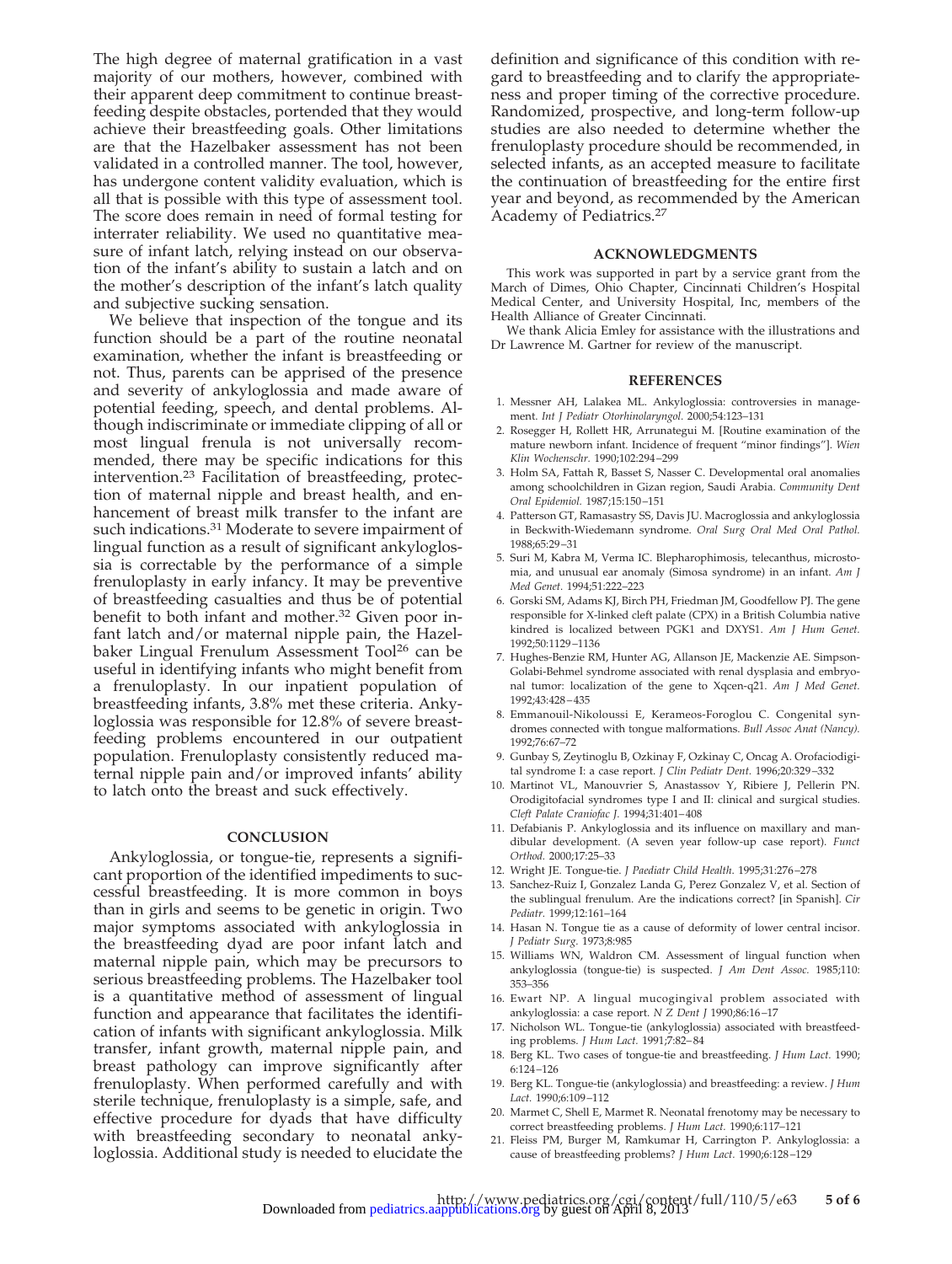- 22. Wilton JM. Sore nipples and slow weight gain related to a short frenulum. *J Hum Lact.* 1990;6:122–123
- 23. Hingley G. Ankyloglossia clipping and breast feeding. *J Hum Lact.* 1990;6:103
- 24. Notestine GE. The importance of the identification of ankyloglossia (short lingual frenulum) as a cause of breastfeeding problems. *J Hum Lact.* 1990;6:113–115
- 25. Velanovich V. The transverse-vertical frenuloplasty for ankyloglossia. *Mil Med.* 1994;159:714–715
- 26. Hazelbaker AK. *The Assessment Tool for Lingual Frenulum Function (ATLFF): Use in a Lactation Consultant Private Practice.* Pasadena, CA: Pacific Oaks College; 1993. Thesis
- 27. American Academy of Pediatrics, Work Group on Breastfeeding.

Breastfeeding and the use of human milk. *Pediatrics*. 1997;100: 1035–1039

- 28. Lawrence R. *Breastfeeding: A Guide for the Medical Profession.* 5th ed. St Louis, MO: Mosby-Year Book; 1999
- 29. Jain E. Tongue-tie: its impact on breastfeeding. *AARN News Lett.* 1995; 51:18
- 30. Huggins K. Ankyloglossia: one lactation consultant's personal experience. *J Hum Lact.* 1990;6:123–124
- 31. Messner AH, Lalakea ML, Aby J, Macmahon J, Bair E. Ankyloglossia: incidence and associated feeding difficulties. *Arch Otolaryngol Head Neck Surg.* 2000;126:36–39
- 32. Kotlow LA. Ankyloglossia (tongue-tie): a diagnostic and treatment quandary. *Quintessence Int.* 1999;30:259–262